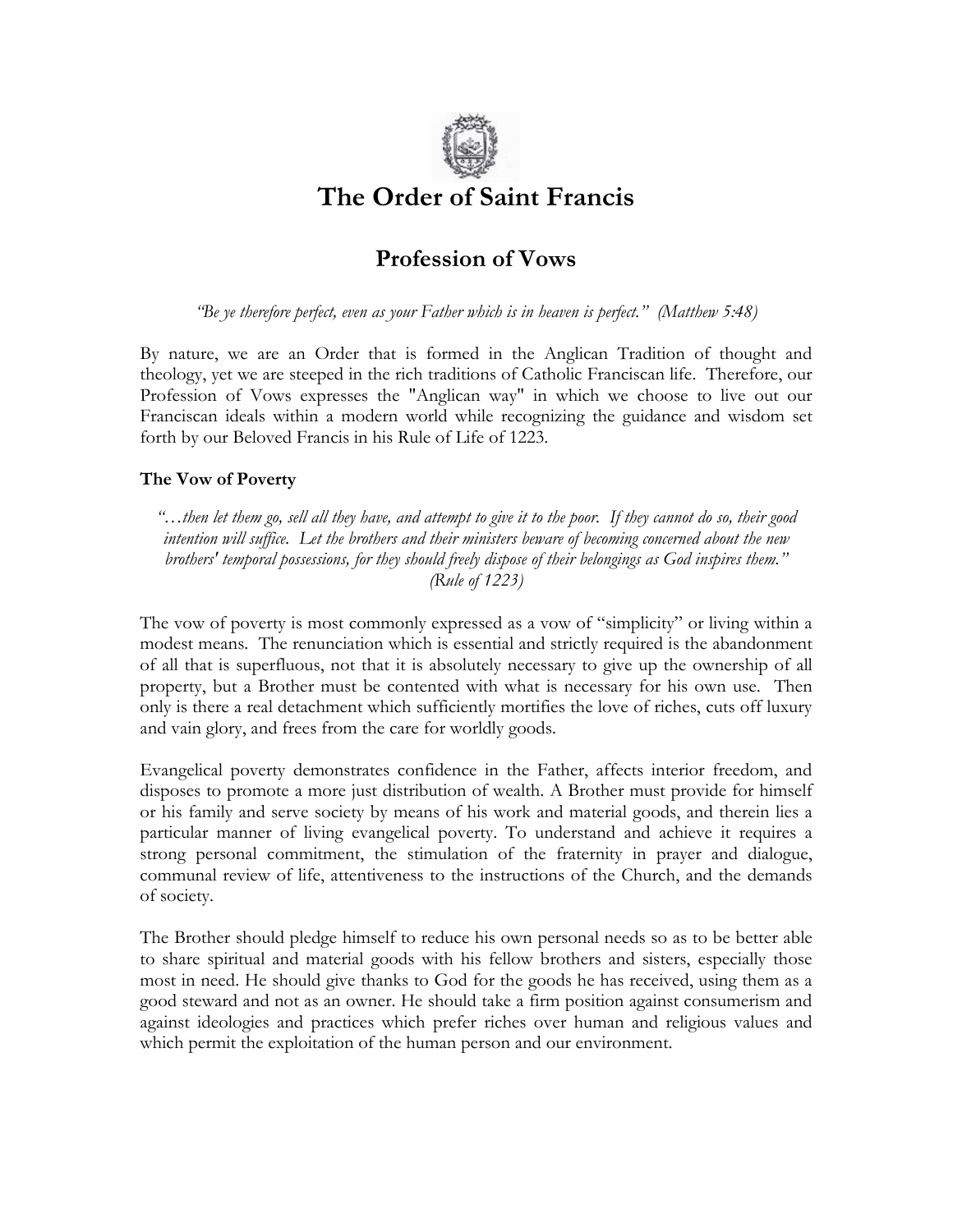#### **The Vow of Chastity**

*"If they believe all these things, wishing to confess them faithfully and observe them diligently until the end; and if they have no wives, or their wives have entered a convent, or permission has been given to them by authority of their bishop, a vow of chastity having been taken and their wives being of such an age as to avoid suspicion…" (Rule of 1223)*

Under Christianity, chastity has been practiced in a manner unknown under any other influence. Christian morality seeks to prescribe the right order of relations among human beings. It therefore must direct and control the manner of relationship sustained to each other by soul and body.

Chastity is the decision to live with all in love, with respect for each person's integrity. It is *not* a denial of one's sexuality and capacity for love, but a dedication of the whole self to God: free from indecency or offensiveness and restrained from all excess, in order to be free to love others without trying to possess or control.

A Brother should approach all relationships with the respect and dignity that Jesus Christ commands of each of us in that we are *His* children and that our bodies are a temple unto the Lord. He should be celebate in his relations with others when single and remain chastely monagamous when blessed with a partner or spouse, if so willed by God. Above all else, a brother should love all and practice purity of heart, which is the source of true fraternity.

### **The Vow of Obedience**

*"…To observe the holy gospel of our Lord Jesus Christ, living in obedience without anything of our own, and in chastity. Brother Francis promises obedience and reverence to the Lord Pope Honorius and his canonically elected successors, and to the Roman Church; and the rest of the brothers are obliged to obey Francis and his successors." (Rule of 1223)*

Religious obedience is that general submission which religious vow to God, and voluntarily promise to their superiors in order to be directed by them in the ways of perfection according to the purpose and constitutions of their Order. It is composed of three elements:

- the sacrifice offered to God of his own independence in the generality of his actions, at least of such as are exterior;
- the motive, namely, personal perfection, and, as a rule, also the performance of spiritual or corporal works of mercy and charity;
- the expressed or implied contract with an Order (formerly also with a person), which accepts the obligation to lead him to the end for which he accepts its laws and direction.

The religious is bound morally to obey on all occasions when he is bound canonically, and whenever his disobedience would offend against the law of charity, as for instance by bringing discord into the Order. By reason of the vow of obedience and of the religious profession, a deliberate act of obedience and submission adds the merit of an act of the